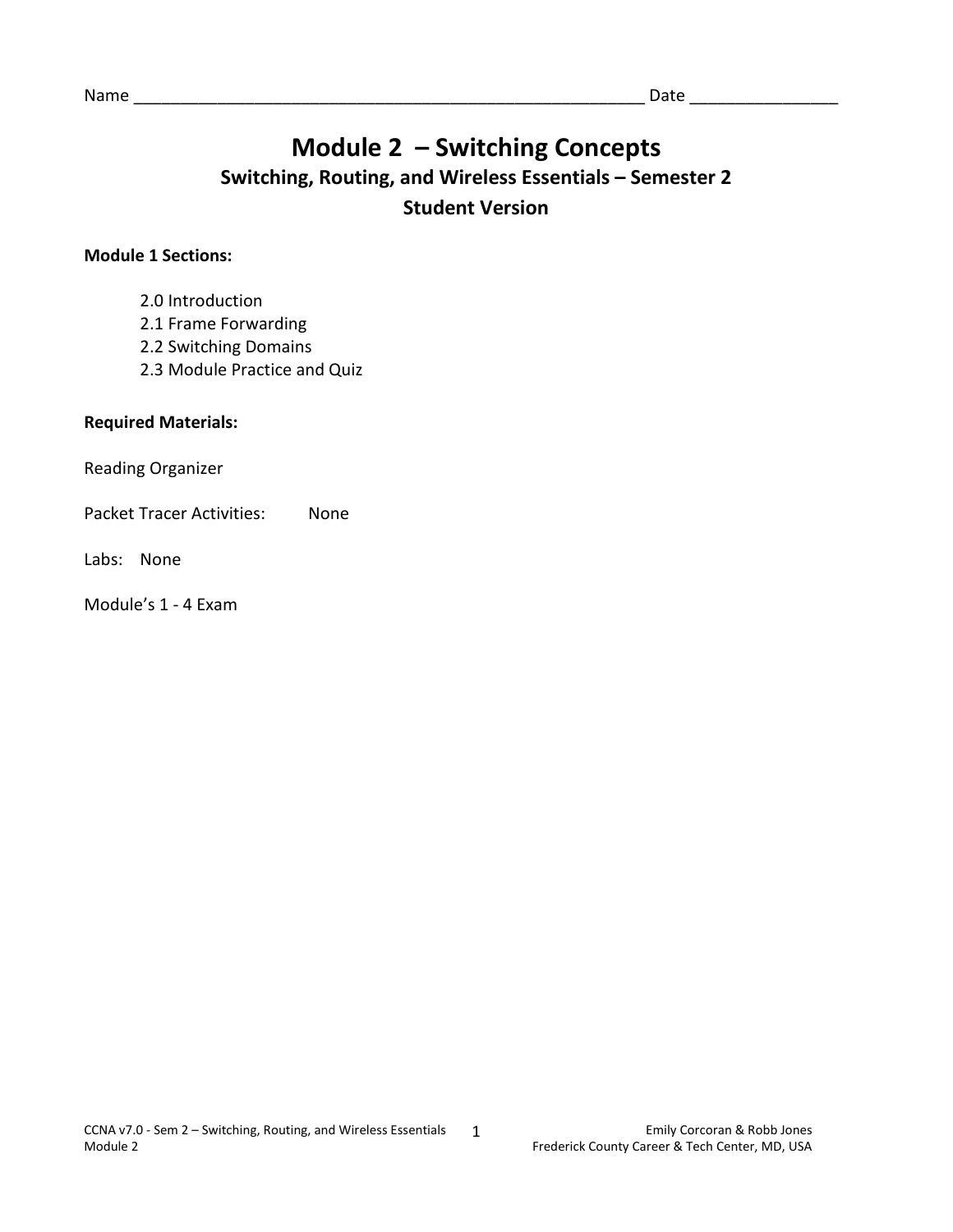Page intentionally left blank.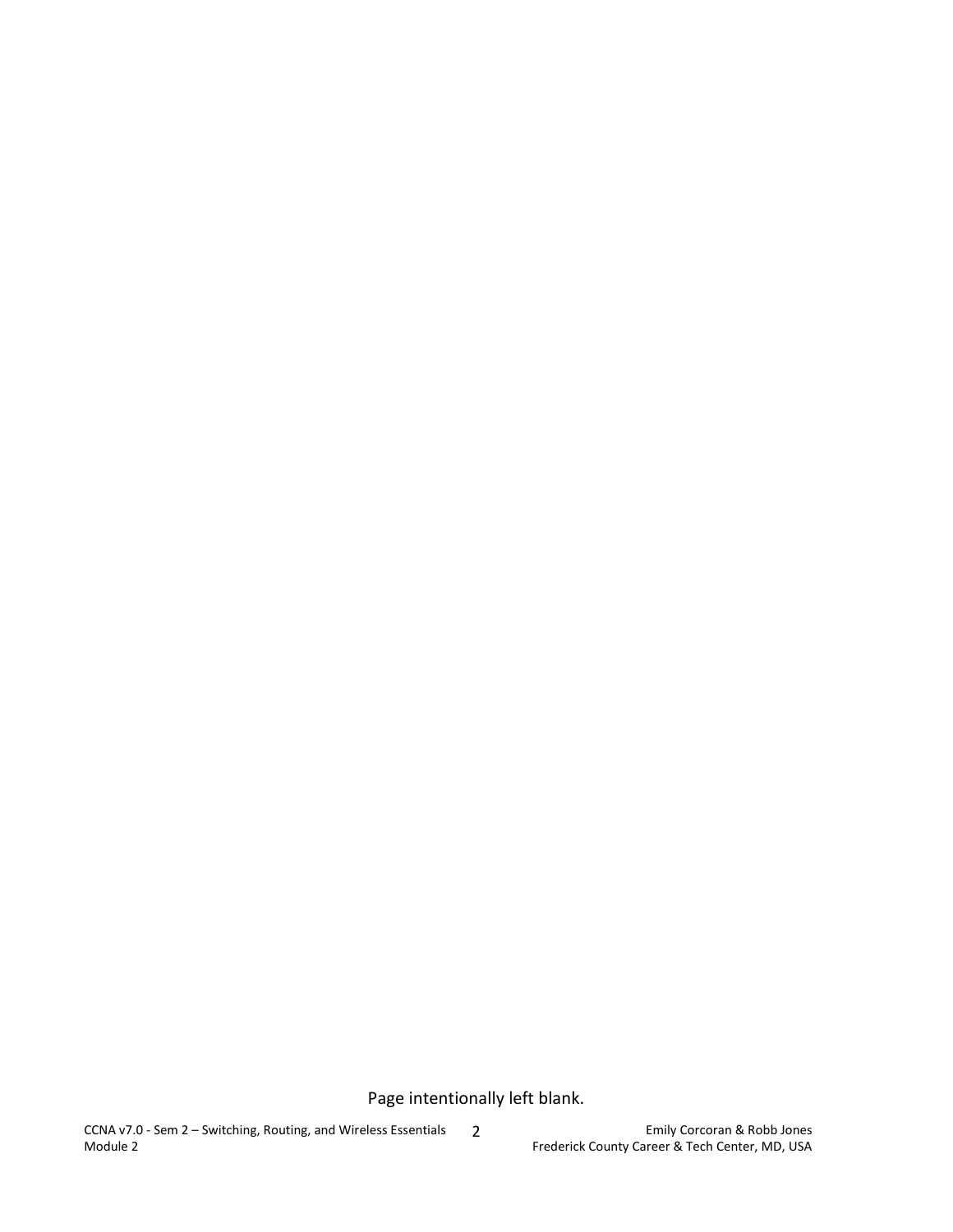| <b>Points</b> |  |
|---------------|--|
|               |  |

# **Module 2 – Switching Concepts Reading Organizer Instructor Version**

**Note**: The Reading Organizer has weighted scoring. Any question with the word **explain**, **define, or describe** in it is expected to have a longer answer and is worth two points each.

### **After completion of this module, you should be able to:**

- Explain how frames are forwarded in a switched network.
- Compare a collision domain to a broadcast domain.

## **2.1 Frame Forwarding**

1. There are two terms associated with frames entering and leaving an interface. List and describe both.

 $a.$   $-$ 

 $\mathsf b.$ 

| 2. A LAN switch forwards traffic based on the | and the |  |
|-----------------------------------------------|---------|--|
| address of an Ethernet frame.                 |         |  |

3. An Ethernet frame will never be forwarded out the \_\_\_\_\_\_\_\_\_\_\_\_\_\_\_\_\_\_\_\_\_\_\_\_\_\_ port it was on which it was received.

4. Switches use the communications of the communications addresses to direct network communications through the switch, out the appropriate port, toward the destination.

| 5. As the switch learns the relationship of ports to devices, it builds a table called a |        |  |
|------------------------------------------------------------------------------------------|--------|--|
|                                                                                          | table. |  |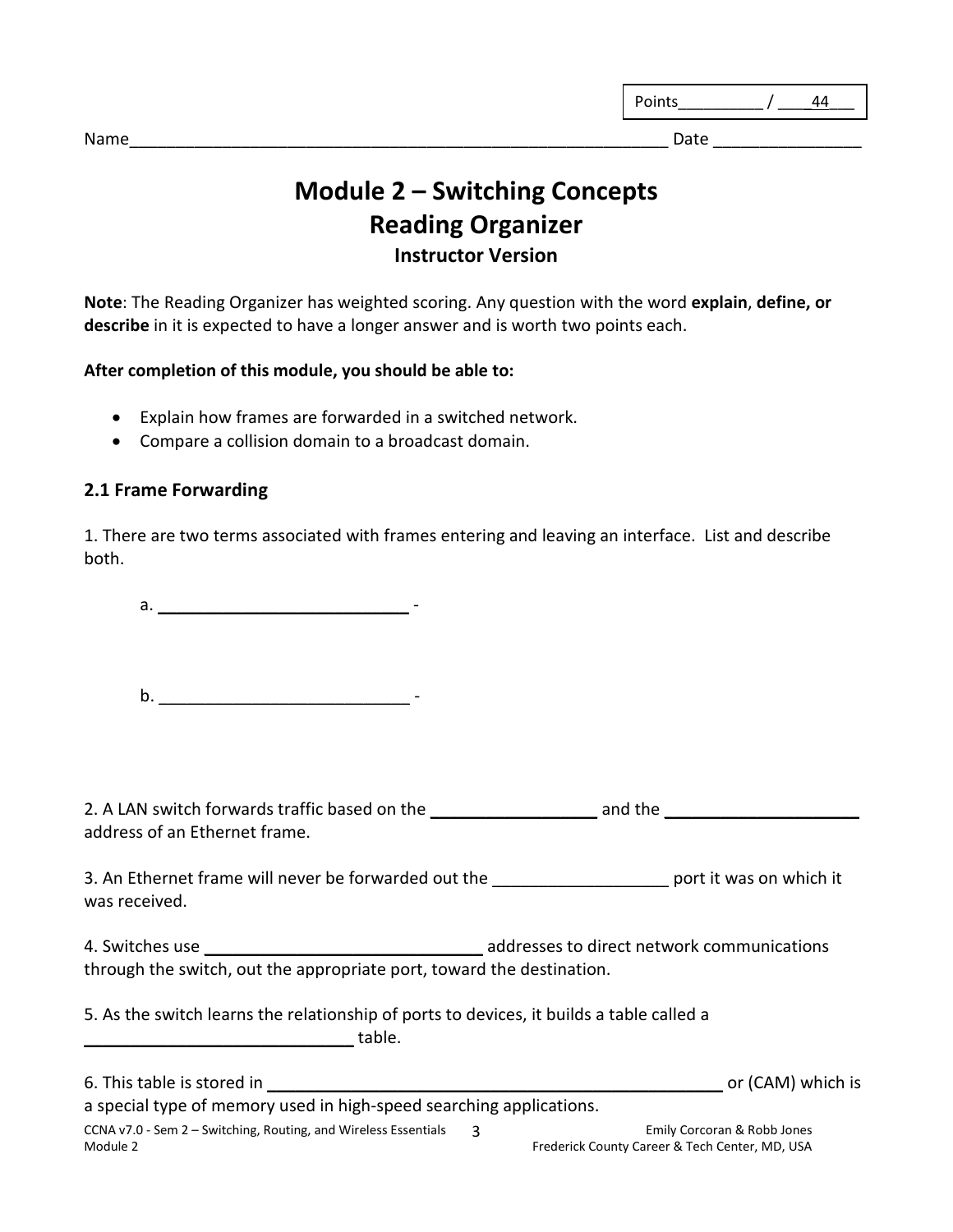7. A switch populates its MAC address table by recording the \_\_\_\_\_\_\_\_\_\_\_\_\_\_\_\_\_\_\_ address of each device connected to each of its ports.

8. Explain the two-step process that is performed on every Ethernet frame that enters a switch.

Step 1. Learn - Examining the Source MAC Address –

Step 2. Forward - Examining the Destination MAC Address –

9. List and describe the two methods layer 2 switches use to switch frames.

a.  $\hskip1cm$  -  $\hskip1cm$ 

b. \_\_\_\_\_\_\_\_\_\_\_\_\_\_\_\_\_\_\_\_\_\_\_\_\_\_\_\_\_\_\_\_\_\_\_\_\_\_\_\_\_ -

10. The cut-through switching method may forward invalid frames because no  $\sqrt{ }$ is performed.

11. Explain how fragment free switching differs from cut-through switching.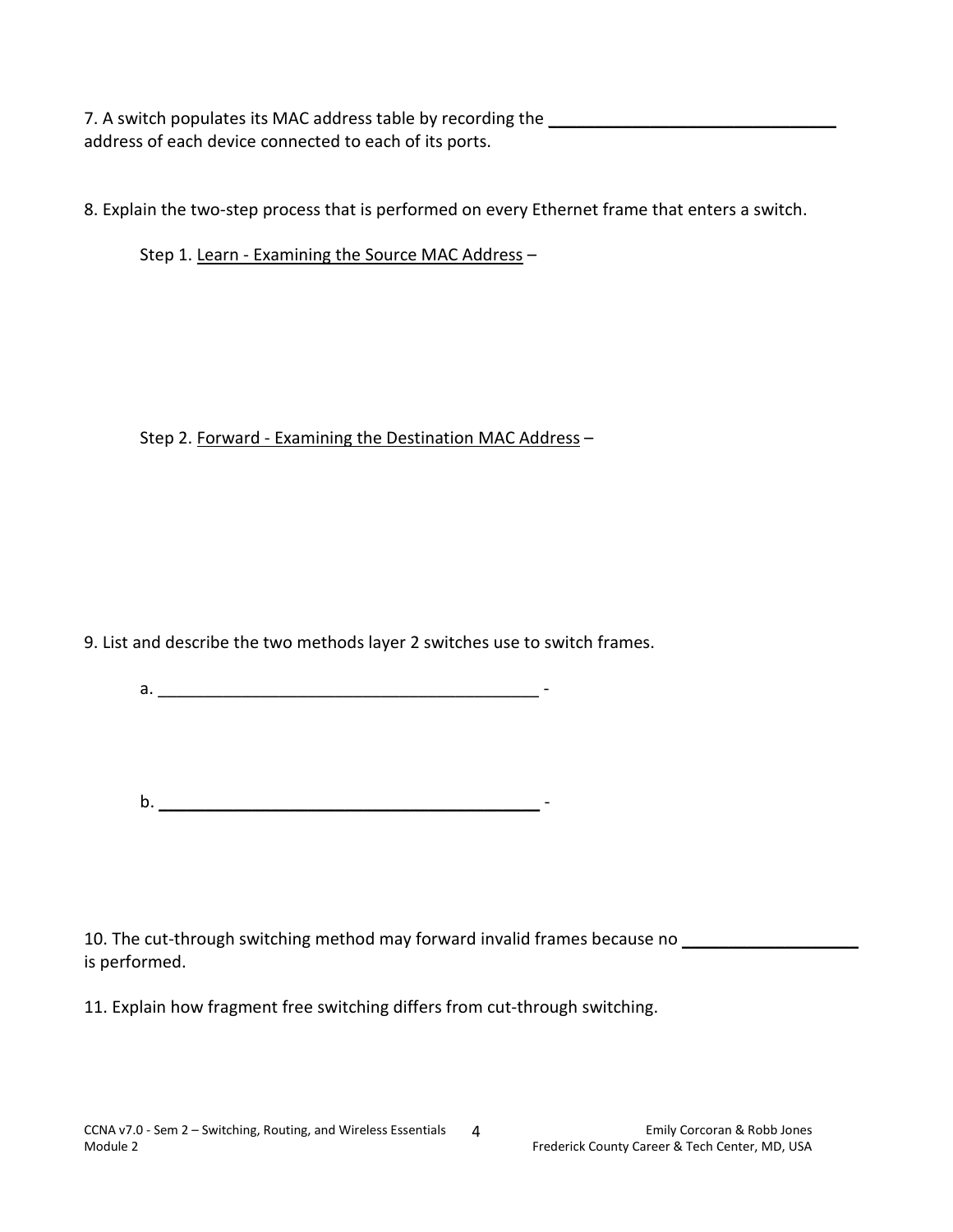#### 12. Check the correct answers to the questions below.

| Preamble                              |    |                    |                                                                  |                  |    |       |                 |     |                                                                                     |         | Fal Fa2 Fa3 Fa4 Fa5 Fa6 Fa7 Fa8 |     |                         |      |      | Fa9 Fa10 Fa11 Fa12 |      |
|---------------------------------------|----|--------------------|------------------------------------------------------------------|------------------|----|-------|-----------------|-----|-------------------------------------------------------------------------------------|---------|---------------------------------|-----|-------------------------|------|------|--------------------|------|
|                                       |    | Destination<br>MAC | Source<br>MAC                                                    | Type /<br>Length |    | Frame | End of<br>Frame |     | on be and                                                                           |         |                                 |     |                         |      |      |                    |      |
|                                       | 0E |                    | 0C                                                               |                  |    |       |                 |     | MODE                                                                                |         |                                 |     |                         |      |      |                    |      |
|                                       |    |                    |                                                                  |                  |    |       |                 |     |                                                                                     |         |                                 |     |                         |      |      |                    |      |
| <b>MAC Table</b>                      |    |                    |                                                                  |                  |    |       |                 |     |                                                                                     |         |                                 |     |                         |      |      |                    |      |
| Fa1 Fa2 Fa3 Fa4                       |    |                    | Fa5 Fa6                                                          | Fa7<br>Fa8       |    | Fa9   | Fa10 Fa11 Fa12  |     |                                                                                     |         |                                 |     |                         |      |      |                    |      |
|                                       |    |                    |                                                                  | 0D               |    |       |                 |     |                                                                                     |         |                                 |     |                         |      |      |                    |      |
|                                       |    |                    |                                                                  |                  |    |       |                 |     |                                                                                     |         |                                 |     |                         |      |      |                    |      |
|                                       |    |                    |                                                                  |                  |    |       |                 |     | Question 1 - Where will the switch forward the frame?                               |         |                                 |     |                         |      |      |                    |      |
| Fa1                                   |    | Fa2                | Fa3                                                              | Fa4              |    | Fa5   |                 | Fa6 | Fa7                                                                                 | Fa8     |                                 | Fa9 |                         | Fa10 | Fa11 |                    | Fa12 |
|                                       |    |                    |                                                                  |                  |    |       |                 |     |                                                                                     |         |                                 |     |                         |      |      |                    |      |
|                                       |    |                    |                                                                  |                  |    |       |                 |     | Question 2 - When the switch forwards the frame, which statement(s) are true?       |         |                                 |     |                         |      |      |                    |      |
|                                       |    |                    |                                                                  |                  |    |       |                 |     | Switch adds the source MAC address which is currently not in the MAC address table. |         |                                 |     |                         |      |      |                    |      |
|                                       |    |                    | Frame is a broadcast frame and will be forwarded to all ports.   |                  |    |       |                 |     |                                                                                     |         |                                 |     |                         |      |      |                    |      |
|                                       |    |                    | Frame is a unicast frame and will be sent to specific port only. |                  |    |       |                 |     |                                                                                     |         |                                 |     |                         |      |      |                    |      |
|                                       |    |                    |                                                                  |                  |    |       |                 |     |                                                                                     |         |                                 |     |                         |      |      |                    |      |
|                                       |    |                    | Frame is a unicast frame and will be flooded to all ports.       |                  |    |       |                 |     |                                                                                     |         |                                 |     |                         |      |      |                    |      |
|                                       |    |                    | Frame is a unicast frame but it will be dropped at the switch.   |                  |    |       |                 |     |                                                                                     |         |                                 |     |                         |      |      |                    |      |
|                                       |    |                    |                                                                  |                  |    |       |                 |     |                                                                                     |         |                                 |     |                         |      |      |                    |      |
|                                       |    |                    |                                                                  |                  |    |       |                 |     | 13. Check the correct answers to the questions below.                               |         |                                 |     |                         |      |      |                    |      |
|                                       |    |                    |                                                                  |                  |    |       |                 |     |                                                                                     |         |                                 |     |                         |      |      |                    |      |
|                                       |    |                    |                                                                  |                  |    |       |                 |     | <b>CVETT DEC</b>                                                                    | Fal Fa2 |                                 |     | Fa3 Fa4 Fa5 Fa6 Fa7 Fa8 |      |      | Fa9 Fal0 Fall      |      |
|                                       |    | Destination<br>MAC | Source<br>MAC                                                    | Type /<br>Length |    | Frame | End of<br>Frame |     |                                                                                     |         |                                 |     |                         |      |      |                    |      |
|                                       | 0A |                    | 0D                                                               |                  |    |       |                 |     | MODE                                                                                |         |                                 |     |                         |      |      |                    |      |
|                                       |    |                    |                                                                  |                  |    |       |                 |     |                                                                                     |         |                                 |     |                         |      |      |                    |      |
|                                       |    |                    |                                                                  |                  |    |       |                 |     |                                                                                     |         |                                 |     |                         |      |      |                    |      |
|                                       |    |                    | Fa1 Fa2 Fa3 Fa4 Fa5 Fa6 Fa7                                      | Fa8              |    | Fa9   |                 |     | Fa10   Fa11   Fa12                                                                  |         |                                 |     |                         |      |      |                    |      |
| Frame<br>Preamble<br><b>MAC Table</b> |    |                    |                                                                  |                  |    |       |                 |     |                                                                                     |         |                                 |     |                         |      |      |                    |      |
| 0Α                                    |    |                    |                                                                  |                  | 0E |       |                 |     |                                                                                     |         |                                 |     |                         |      |      |                    |      |

| Fa1 | Fa2 | Fa3 | Fa4 | Fa5 | Fa6 | Fa7 | Fa8 | Fa9 | Fa10 | Fa11 | Fa12

Question 2 - When the switch forwards the frame, which statement(s) are true?

Switch adds the source MAC address which is currently not in the MAC address table.

Frame is a broadcast frame and will be forwarded to all ports.

Frame is a unicast frame and will be sent to specific port only.

Frame is a unicast frame and will be flooded to all ports.

Frame is a unicast frame but it will be dropped at the switch.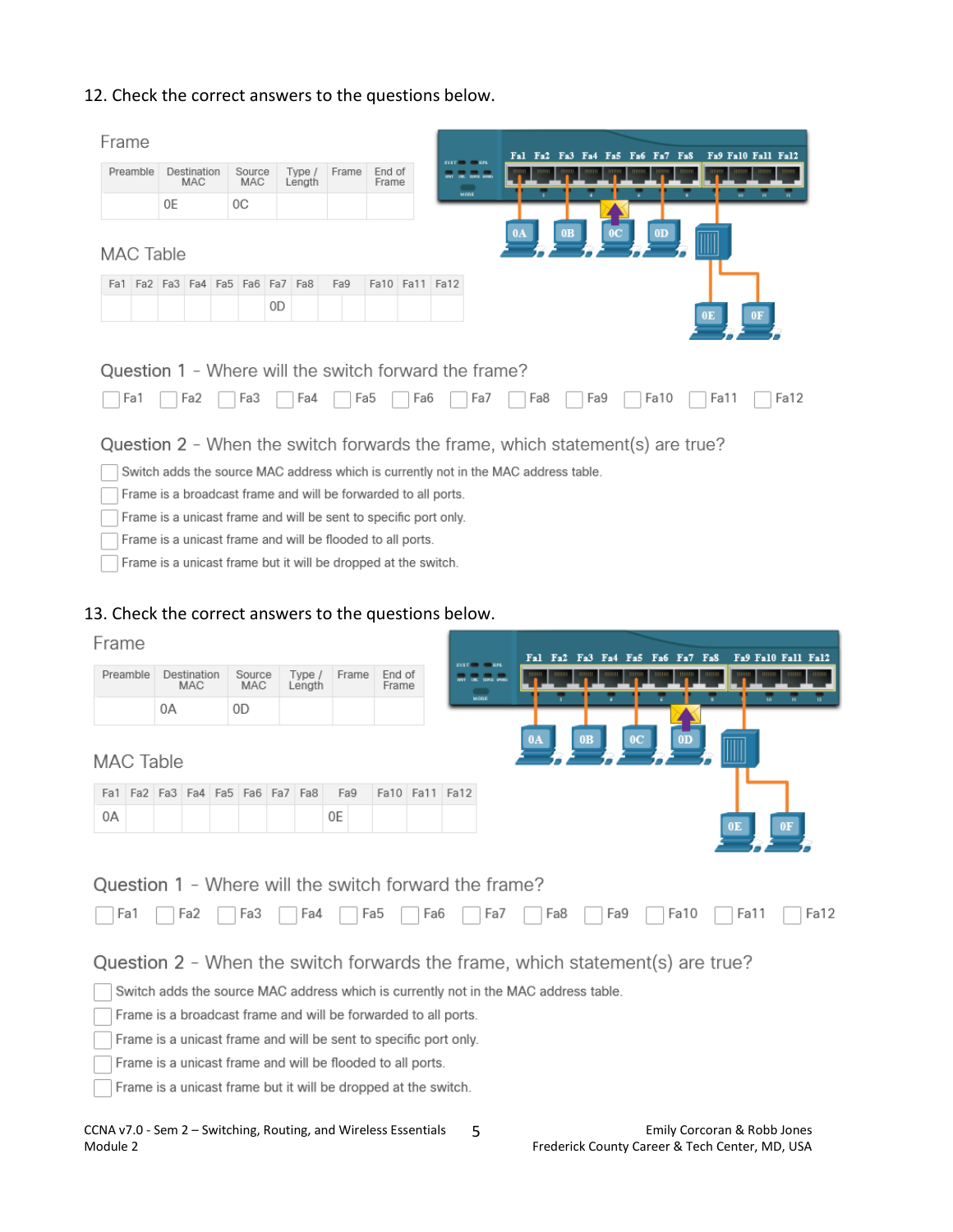## 14. Check the correct answers to the questions below.

| Frame            |                                                                 |                 |                  |       |                                                                  |          | Fa4 Fa5 Fa6 Fa7 Fa8<br>Fa9 Fal0 Fall Fal2<br>Fal Fa2<br>Fa3                                                           |
|------------------|-----------------------------------------------------------------|-----------------|------------------|-------|------------------------------------------------------------------|----------|-----------------------------------------------------------------------------------------------------------------------|
| Preamble         | Destination<br>MAC                                              | Source<br>MAC   | Type /<br>Length | Frame | End of<br>Frame                                                  | SVST RPS |                                                                                                                       |
|                  | 0F                                                              | 0B              |                  |       |                                                                  | MODE     |                                                                                                                       |
| <b>MAC</b> Table |                                                                 |                 |                  |       |                                                                  |          |                                                                                                                       |
|                  | Fa1 Fa2 Fa3 Fa4                                                 | Fa5 Fa6 Fa7 Fa8 |                  | Fa9   | Fa10 Fa11 Fa12                                                   |          |                                                                                                                       |
| 0А               | 0B                                                              |                 |                  | OE OF |                                                                  |          |                                                                                                                       |
|                  |                                                                 |                 |                  |       |                                                                  |          |                                                                                                                       |
|                  |                                                                 |                 |                  |       | Question 1 - Where will the switch forward the frame?            |          |                                                                                                                       |
| Fa1              | Fa2                                                             | Fa3             | Fa4              | Fa5   | Fa6                                                              | Fa7      | Fa12<br>Fa8<br>Fa9<br>Fa10<br>Fa11                                                                                    |
|                  |                                                                 |                 |                  |       |                                                                  |          | Question 2 - When the switch forwards the frame, which statement(s) are true?                                         |
|                  |                                                                 |                 |                  |       |                                                                  |          | Switch adds the source MAC address which is currently not in the MAC address table.                                   |
|                  |                                                                 |                 |                  |       | Frame is a broadcast frame and will be forwarded to all ports.   |          |                                                                                                                       |
|                  | Frame is a unicast frame and will be flooded to all ports.      |                 |                  |       | Frame is a unicast frame and will be sent to specific port only. |          |                                                                                                                       |
|                  |                                                                 |                 |                  |       | Frame is a unicast frame but it will be dropped at the switch.   |          |                                                                                                                       |
|                  |                                                                 |                 |                  |       |                                                                  |          |                                                                                                                       |
|                  |                                                                 |                 |                  |       |                                                                  |          |                                                                                                                       |
|                  | <b>2.2 Switching Domains</b>                                    |                 |                  |       |                                                                  |          |                                                                                                                       |
|                  |                                                                 |                 |                  |       |                                                                  |          |                                                                                                                       |
|                  |                                                                 |                 |                  |       |                                                                  |          | 15. Network segments that share the same bandwidth between devices are known as ___                                   |
|                  |                                                                 |                 |                  |       |                                                                  |          |                                                                                                                       |
|                  |                                                                 |                 |                  |       | at the same time, a                                              |          | 16. When two or more devices within the same ___________________________________<br>try to communicate<br>will occur. |
|                  |                                                                 |                 |                  |       |                                                                  |          |                                                                                                                       |
|                  |                                                                 |                 |                  |       |                                                                  |          | 17. Are there collision domains when a switch is running in full-duplex mode?                                         |
|                  |                                                                 |                 |                  |       |                                                                  |          |                                                                                                                       |
|                  |                                                                 |                 |                  |       |                                                                  |          |                                                                                                                       |
|                  |                                                                 |                 |                  |       |                                                                  |          | _full-duplex when the                                                                                                 |
|                  | adjacent device can also operate in full-duplex.                |                 |                  |       |                                                                  |          |                                                                                                                       |
|                  |                                                                 |                 |                  |       |                                                                  |          | 19. A collection of interconnected switches forms a single _____________________<br>domain.                           |
|                  |                                                                 |                 |                  |       |                                                                  |          | 20. Only a network layer device, such as a ________________________________, can divide a Layer 2                     |
|                  | broadcast domain.                                               |                 |                  |       |                                                                  |          |                                                                                                                       |
|                  |                                                                 |                 |                  |       |                                                                  |          |                                                                                                                       |
|                  | CCNA v7.0 - Sem 2 - Switching, Routing, and Wireless Essentials |                 |                  |       |                                                                  | 6        | Emily Corcoran & Robb Jones                                                                                           |
| Module 2         |                                                                 |                 |                  |       |                                                                  |          | Frederick County Career & Tech Center, MD, USA                                                                        |